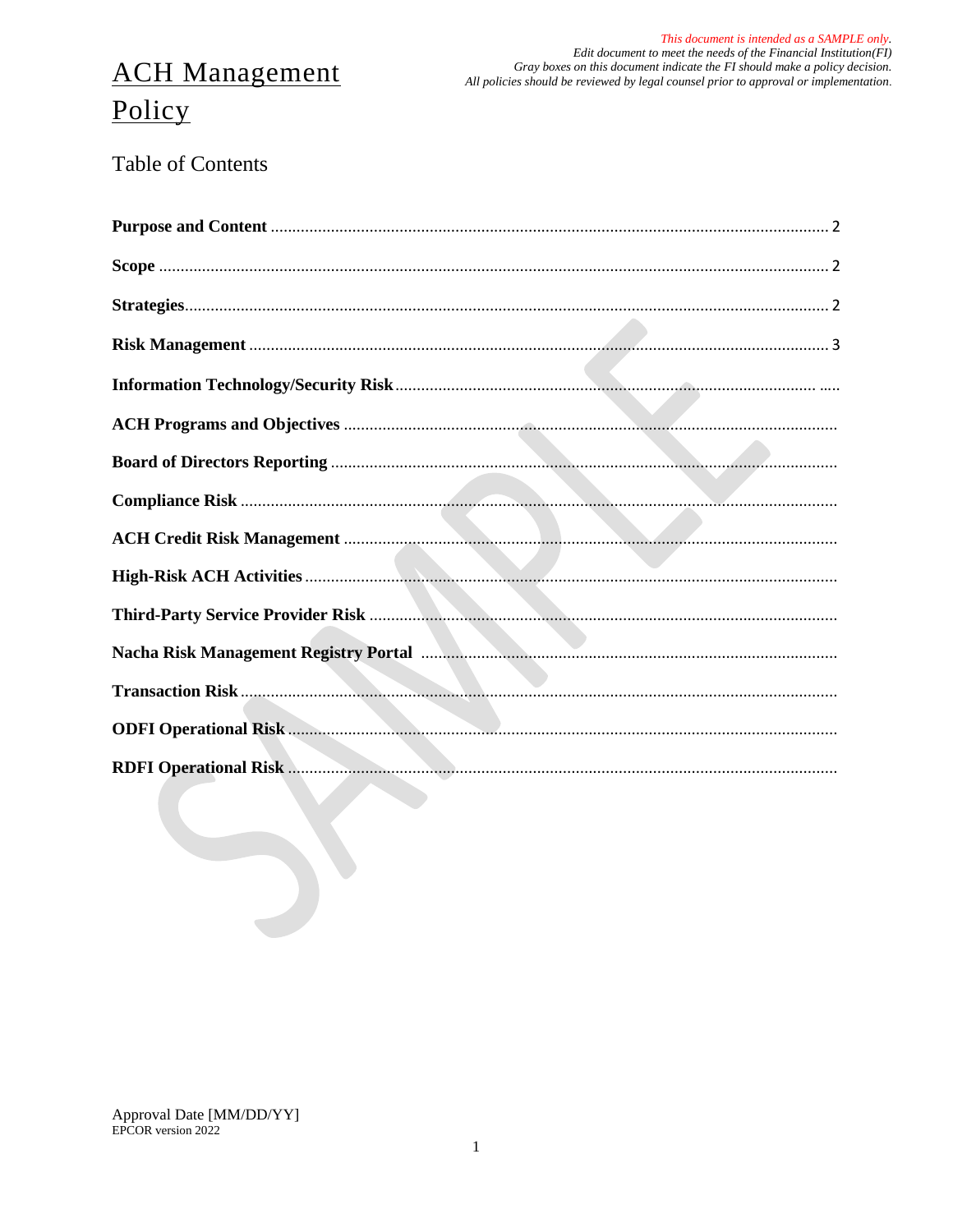# ACH Management Policy

### <span id="page-1-0"></span>**Purpose and Content**

The purpose of this document is to set forth written policy adopted by [hereafter referred to as "Financial Institution"] regarding the management of activities and procedures of the Automated Clearing House (ACH) service operation as a Receiving Depository Financial Institution (RDFI) and Originating Depository Financial Institution (ODFI). This is a living document, subject to revision in conjunction with the current year *Nacha Operating Rules & Guidelines,* [hereafter referred to as the *Nacha Rules].*

All employees of Financial Institution must comply with the terms of this policy.

#### <span id="page-1-1"></span>**Scope**

The Board of Directors of Financial Institution defines the scope of this policy to address all areas of ACH activity, including receipt of ACH transactions (RDFI) **and/or** origination of ACH transactions (ODFI). It will be the policy of Financial Institution to comply with all *Nacha Rules*, regulations and other related requirements. This policy specifically defines this financial institution's intentions regarding those requirements under the *Nacha Rules, 31 C.F.R. Part 210, Regulation E: Electronic Funds Transfers and Uniform Commercial Code Article 4A*, which permits alternative handling based upon individual financial institution policies and procedures.

This policy applies to the following:

- Financial Institution employees
- Any organization or individual with a contractual relationship with Financial Institution
- Information in all forms, including oral, written, image and electronic
- Physical and logical (non-physical) security of all forms of data
- All modes of information processing, including, but not limited to, manual methods, hardware and software networks, other devices and information disposal techniques
- Information used by Financial Institution which originates outside, including, but not limited to, vendors, contractors, customers, regulators, other enterprises and the public domain
- Financial Institution's information resources used by, shared by or in the custody of others

### <span id="page-1-2"></span>**Strategies**

The Board of Directors realizes that with proper training and adoption of policies and procedures instituted throughout the organization, receipt of ACH transactions poses a limited amount of risk.